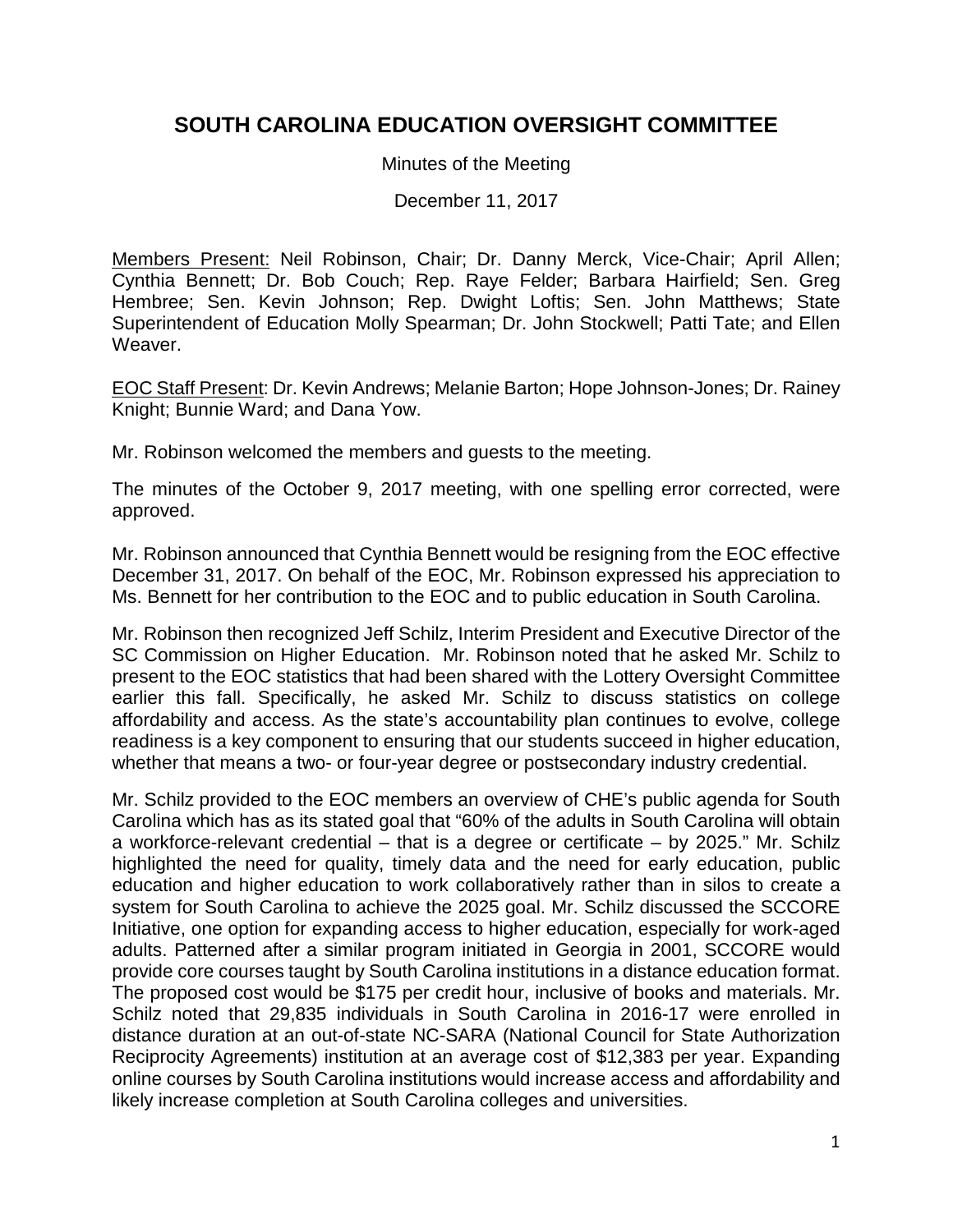The members then asked follow-up questions. Sen. Hembree asked for clarification that adult learners, going back to school to begin or complete a degree or credential, would benefit from SCCORE. Superintendent Spearman noted that the Department of Education faced obstacles with getting dual credit courses in all areas of the state and through all technical colleges. Sen. Matthews asked for more information about the future financial stability of higher education in the state. Mr. Schilz explained that our higher education system will be dramatically and negatively impacted by a decline in the supply or number of out-of-state students coming to college in South Carolina due to demographic changes and due to other states' tuition policies. Rep. Loftis asked about the data needs at CHE. Mr. Schilz explained that the agency had data, but the biggest challenge was accessibility of the data to the public. CHE is developing a dashboard and new website to provide data to the public. Dr. Stockwell asked for more information on the supply-side data. Mr. Schilz provided information on three likely scenarios and the future fiscal implication. Under the worst-case scenario, the institutions may face a \$500 million funding gap.

The Committee then received several subcommittee reports:

Academic Standards and Assessment: Dr. Merck explained that Superintendent Spearman proposed six changes to the ESSA state plan already approved by the EOC. Three impacted the 2017-18 school year and three, the 2018-19 school year. The Academic Standards and Assessment Subcommittee met on November 27 and addressed the recommendations that impacted the 2017-18 school year. Recommendations 1 and 3 were approved and are recommended to the full EOC for adoption. Recommendation 1 would expand the definition of career ready to any student who scores a 3 or higher on any Advanced Placement (AP) exam or a 4 or higher on an International Baccalaureate (IB) exam. Recommendation 3 is that a student who earns a C or higher in 6 credit hours of dual credit, including social studies, would be deemed college ready. Recommendation 2 regarding the definition of career ready was deferred. Dr. Couch was asked by the Subcommittee to work with business and industry and career and technology educators to ensure that CTE completers with work-based experience would be an indicator that all students, regardless of geographic location, would be able to meet in the accountability system.

Mr. Robinson asked that Recommendations 1 and 3 which impact the definition of college ready and which were recommended for adoption by the EOC be discussed and voted on first. There being no discussion, the committee voted unanimously to adopt Recommendation 1 and 3.

Dr. Merck then called upon Dr. Couch to provide an update on the work of the special committee. Dr. Couch noted that approximately 50 individuals representing schools, career centers, the South Carolina Department of Education and employers met and discussed for four to five hours how work-based learning could be a part of the career ready definition. The committee had to ensure that: (1) the metric would be applicable statewide, especially in rural areas of the state; (2) employers would assist in defining quality work-based learning experiences as needed by the career pathway; and (3) the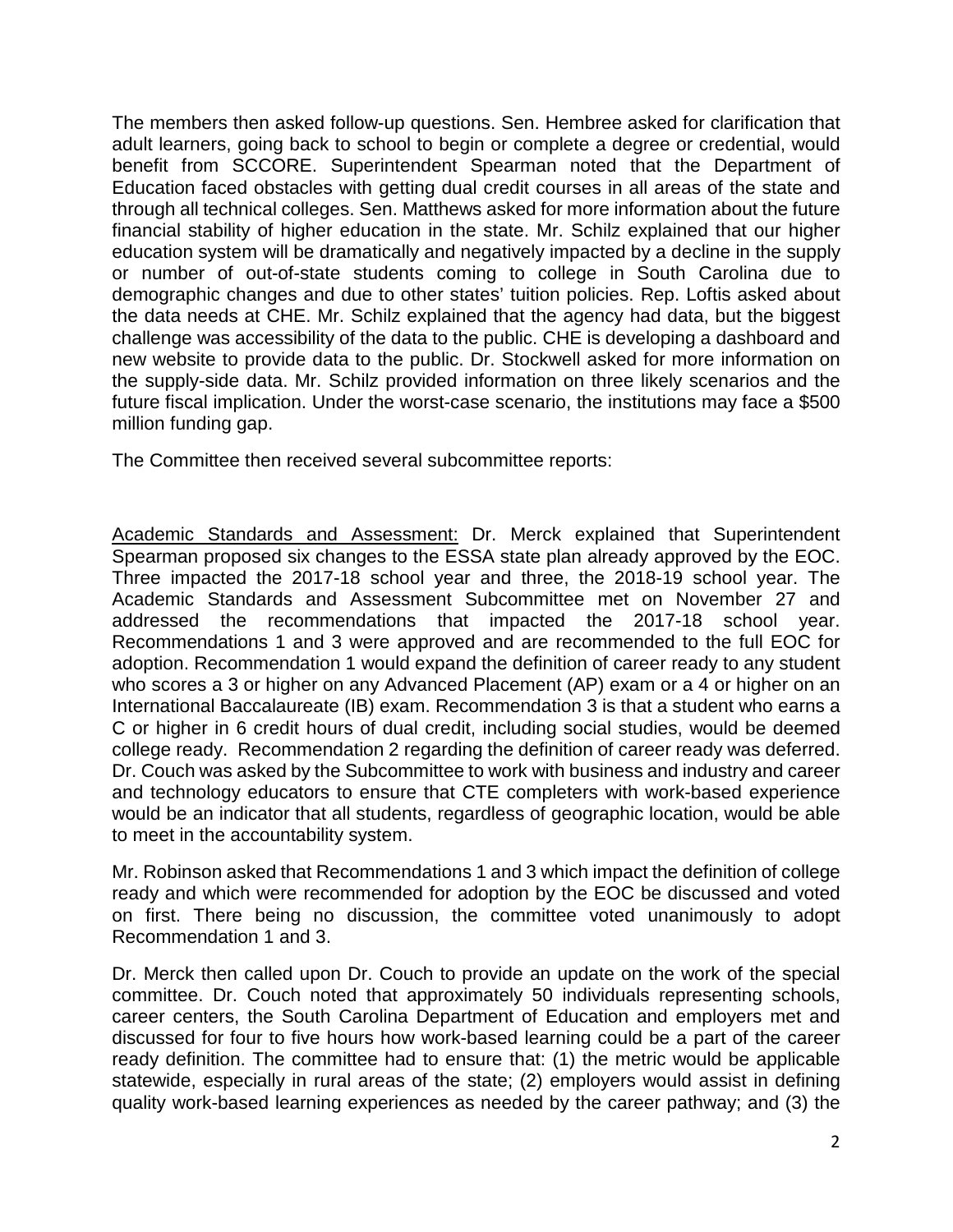data could be collected and verified. Staff passed out a motion to expand the definition of career-ready to include students who successfully complete a state-approved, workbased learning exit evaluation from an employer. The work-based learning program would be required to have minimum requirements:

- o Training agreement which defines a combination of objectives and a minimum of 40 practical experience hours or the highest number of hours required by industry defined competencies in a career pathway;
- o Be aligned with state Individual Graduation Plan (IGP) career clusters;
- o Include an industry evaluation that is created from the training agreement including the world-class skills from the *Profile of the South Carolina Graduate;* and
- o The student must have earned a minimum of one unit in the pathway related to the work-based placement or completed a personal pathway of study.

To ensure consistency in reporting:

- 1) All districts and schools will be required to following the requirements in the SCDE Work-based Learning Guide and all results will be reported and uploaded into PowerSchool.
- 2) The SCDE must deliver regional training for the implementation of this initiative and CDFs and School-to-Work Coordinators will be required to attend.
- 3) A statewide delivery system will occur through the SC Regional Education Centers.
- 4) Educators and business partners will design opportunities for students together through School Advisory Committees.

Dr. Merck made a motion to accept the recommendation of the working group. Ms. Tate seconded the motion. Then there were discussions and amendments. Rep. Loftis made a motion to amend the motion to clarify that the highest number of hours per work-based learning experience as defined by the industry and the career pathway be required. Sen. Hembree seconded the motion. The Committee voted unanimously to adopt the motion as amended.

Then the members amended the definition of career ready accordingly. Rep. Felder moved that the definition of career ready, a student earning a Silver, Gold or Platinum National Career Readiness Certificate on the WorkKeys exam, be amended to add language "or comparable levels on a career readiness assessment." Rep. Loftis seconded the motion. Rep. Felder explained that the law does not expressly require WorkKeys but a career readiness assessment; therefore, the definition should reflect the law. At the suggestion of Superintendent Spearman, Sen. Hembree moved to further amend the definition of career ready to state that a student is deemed career ready if the student "is a CTE completer and earns a national industry credential or state industry credential as determined by the business community." Sen. Johnson seconded the motion. Rep. Loftis asked Superintendent Spearman if there would be any problems providing the needed training to educators about the work-based learning experiences.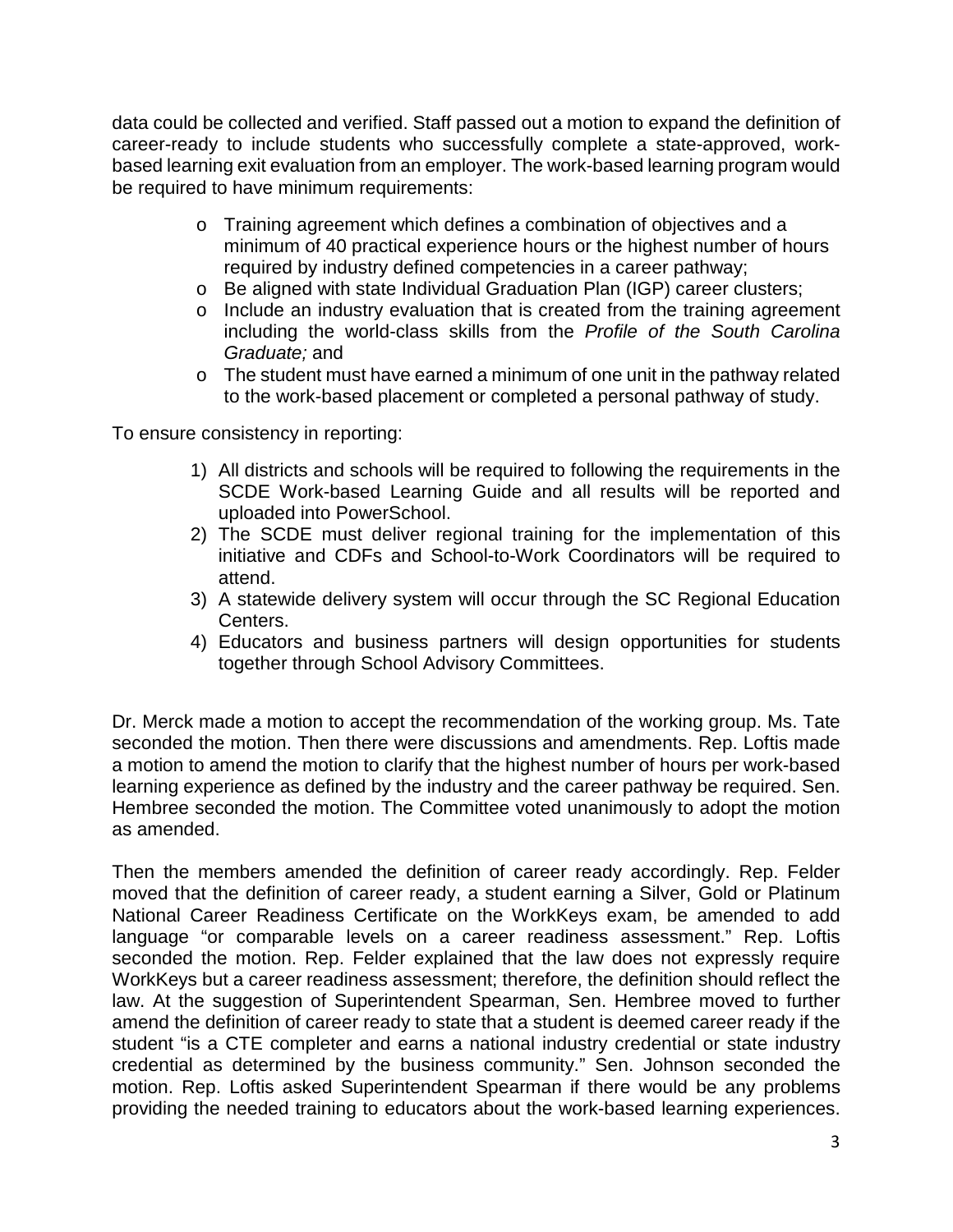She responded that the Department would provide the training with existing staff and resources. There being no further reamendments, the committee voted unanimously to accept the changes.

#### Public Awareness:

Ms. Hairfield gave the report for the Public Awareness Subcommittee. She reported out that Ms. Yow had attended a meeting of the Council of Chief School State Officers (CCSSO) on the design of state report cards. Personnel from other states learned from one another. SC is one of the few states that are internally handling the design of state report cards; most states are contracting out the work because of ADA compliance issues and costs. Ms. Hairfield explained that while the SCDE is designing the state report card, the EOC is charged with assisting and approving the design. The EOC is also working to develop public-friendly materials to assist the general public in understanding the status of schools and the new accountability system.

Both the Public Awareness and ASA subcommittees submitted the following recommendation to the full EOC:

- (1) The EOC will continue to work closely with SCDE staff and the State Board of Education to ensure the development and the continuous improvement of the report card data portal, to be published in November 2018.
- (2) To meet the statutory requirement, the subcommittees recommend that the EOC Public Awareness Subcommittee, staff and external assistance, as needed, establish a "parent-friendly" report card and all associated materials. The EOC staff will work with SCDE staff to ensure the data elements are available and accessible. The parent-friendly materials will be available on the comprehensive SC School Report Card website, which will be a separate URL (i.e., www.scschoolreportcard.org), but will be linked to both the EOC and SCDE sites.
- (3) The EOC will also work to identify existing stakeholder groups that can help further guide the development of the design and structure of the report card portal as well as help develop a theory of action on the reporting of schools.
- (4) The EOC staff, working with the Public Awareness Subcommittee, the SCDE, and the State Board of Education, will develop a design and construction phase along with a timeline for implementation for creation of the new state report card. Using public input, the EOC will be tasked with providing direction on the design and structure of the report cards and the portal they reside on while the SCDE is tasked with ensuring compliance with ESSA and ADA and the creation of the portal itself.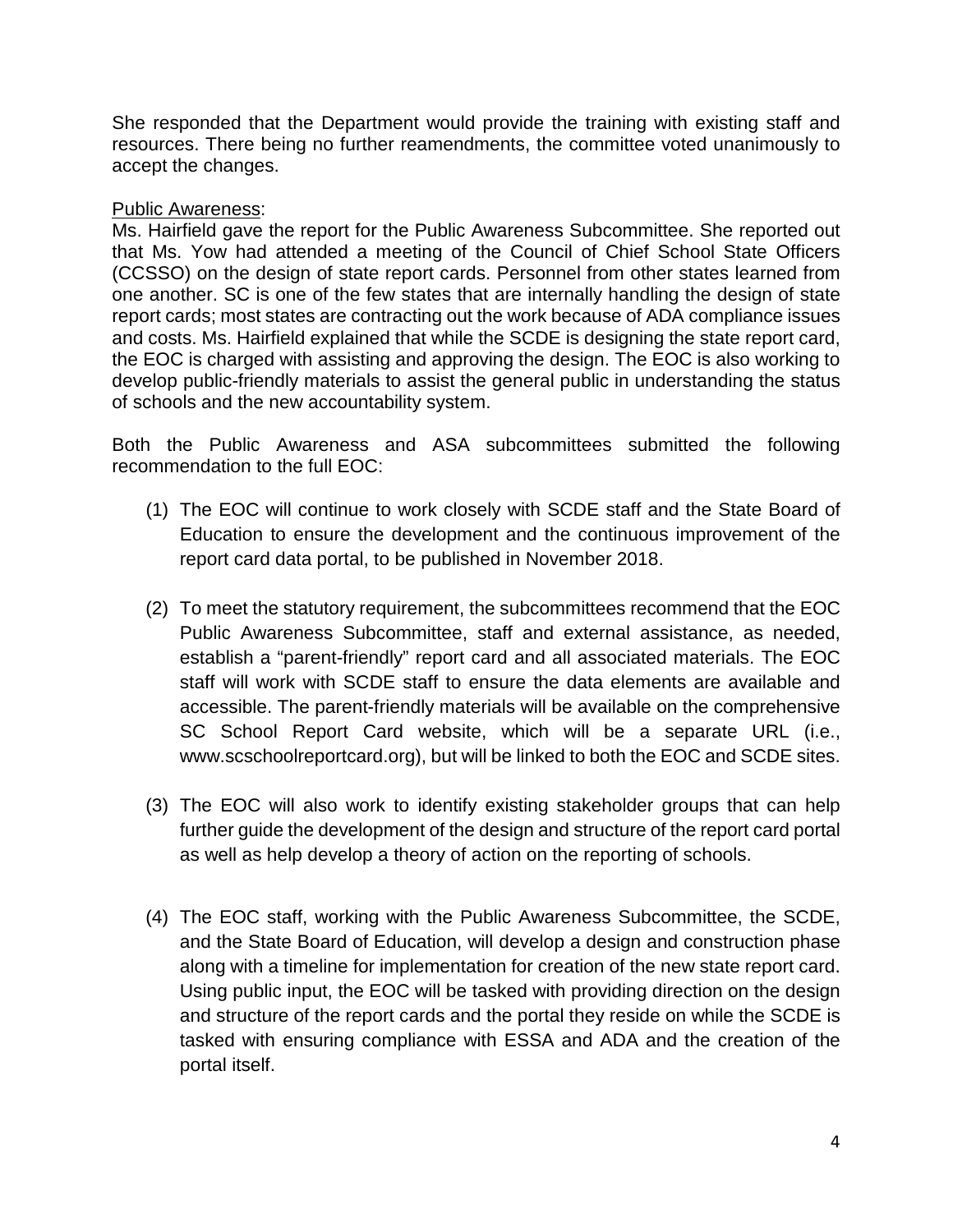Superintendent Spearman asked for clarification on the recommendations. The motion was approved unanimously.

Ms. Hairfield then updated the committee on the progress of Martin's Math Club and a new initiative with Dawn Staley's Educate My Sole initiative.

Last year, 4,000 tickets were disbursed through the Martin's Math Club program, 317 teachers statewide participated, and 14,880 tickets statewide were requested. Based on the success of last year's program, there is now a dedicated Martin's Math Club section at every home game. Students and teachers are recognized at the game as well. There have been two home games this season so far.

Earlier this year, the EOC was approached by USC Athletics about partnering with the National Champion Lady Gamecocks and Coach Dawn Staley's Educate My Sole Initiative.

Educate My Sole is a performance-based program already occurring in South Carolina Title 1 Schools during the 2017-18 school year, for the entire school year:

- Annie Burnside Elementary (Richland One)
- Hyatt Park Elementary (Richland One)
- Batesburg-Leesville Elementary (Lexington 3)
- Allendale Elementary and Fairfax Elementary (Allendale)
- Chestnut Oaks Middle School (Sumter)
- Cayce Elementary (Lexington 2)

Afterschool Programs in the following schools:

- Jonesville Elementary (Union)
- Bamberg Elementary (Bamberg 1)
- Manning Junior High (Clarendon 2)
- Liberty Hill Academy (Charleston)

The program focuses on attendance, behavior, and reading. Participating schools compete within the school. Each homeroom competes against other homerooms within their same grade level. Winning classes are all given tickets to a Lady Gamecocks Home Game. Transportation is provided, and the winning students are presented with new shoes at the game. All students in each participating school gets a voucher for the game.

EIA and Improvement Mechanisms: Dr. Couch reported on behalf of the subcommittee. By law the EOC is required to make budget recommendations to the Governor and

General Assembly regarding the Education Accountability Acct and the EIA. The subcommittee met throughout the fall reviewing and hearing public comment on the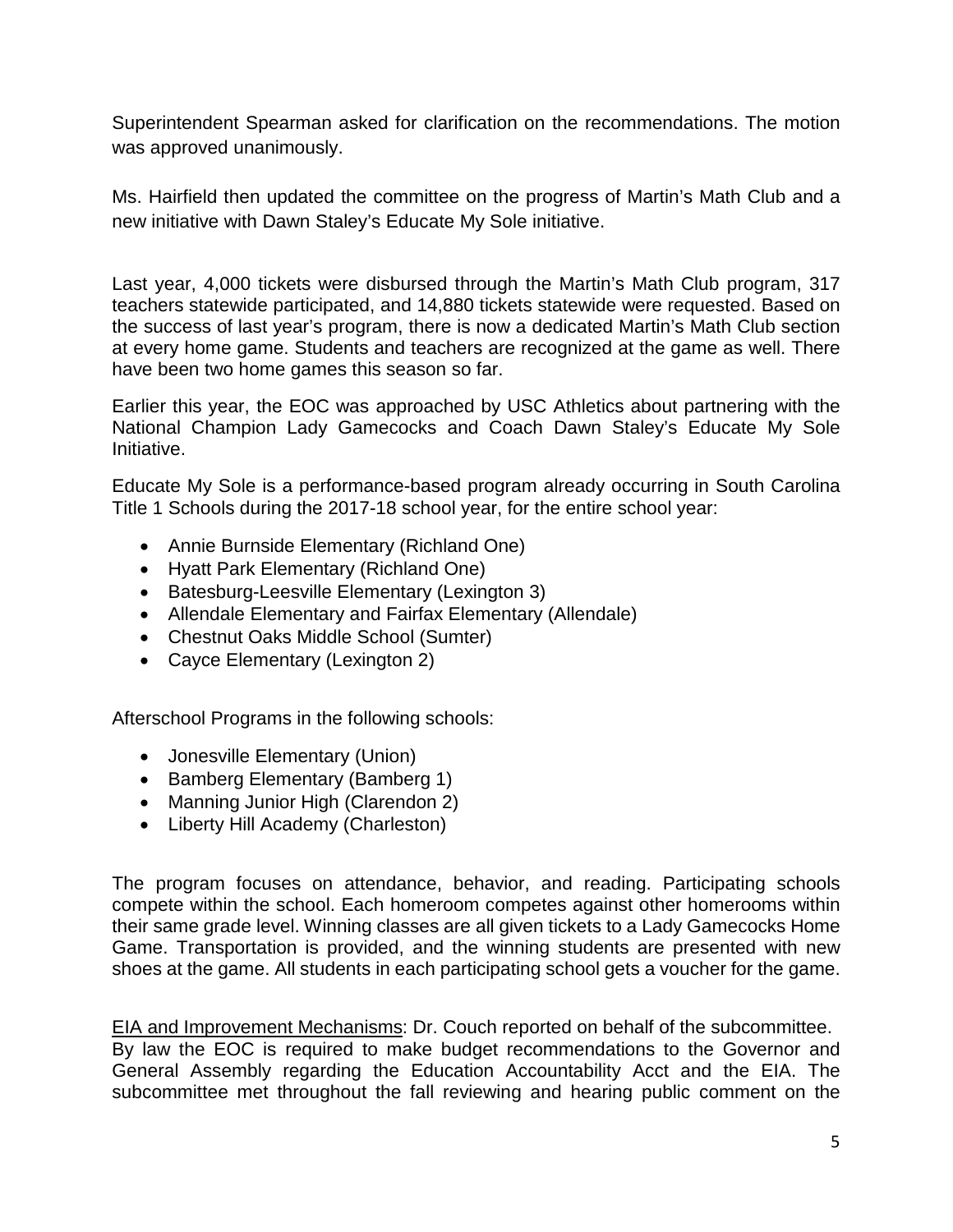budget requests. There were EIA requested increases that totaled \$88.6 million. The penny will only generate an additional \$39.8 million so funding had to be prioritized. The recommendations can be summarized as follows:

# **EAA**

Technical Assistance \$11.0 million increase

Currently, the General Assembly appropriates \$12.8 million to serve the most Underperforming 5% of schools. While SCDE requested a \$22 million increase to support the bottom 10% of schools identified as Underperforming or Unsatisfactory in 2018, the committee looked at the implementation of the technical assistance services (diagnostic reviews, development of school improvement plans, hiring and training of transformation coaches, etc.) and determined that the best-case scenario was that the provision of support would take at least 18 months. The subcommittee also recommended that charter schools not be eligible for the technical assistance and that the ability of districts and schools to reallocate existing resources to these Unsatisfactory schools also be considered. The bottom 10% of schools will likely include schools in districts with extensive local per pupil revenues.

| <b>Student Engagement Survey</b>   | \$750,000     |
|------------------------------------|---------------|
| Technology upgrades to PowerSchool | \$1.6 million |
| <b>Student Learning System</b>     | \$1.4 million |

The committee discussed the funding for technical assistance. Sen. Matthews requested clarification regarding the number of schools and the technical assistance strategy planned by the Department of Education. Members discussed the challenges of hiring 120 transformation coaches due to current challenge with teacher recruitment and retention. Mrs. Barton noted that the 120 schools being identified in the bottom 10 percent was an estimate at this time. The number of schools that are identified as Unsatisfactory will not be finalized until November 2018.

### **Strengthening the Teaching Profession**

- Increase the state minimum teacher salary to establish \$32,000 as the minimum starting pay for a teacher with no years of experience - \$8.7 million
- Teaching Fellows Program to expand number of students receiving the scholarship from 200 to 215 - \$360,000
- Working Conditions Survey to determine why teachers are leaving the classroom - \$250,000

### **Improving Student-Outcomes**

o SC Public Charter School District for growth only in enrollment \$13.1 million along with a recommendation that the funds be disaggregated by authorizer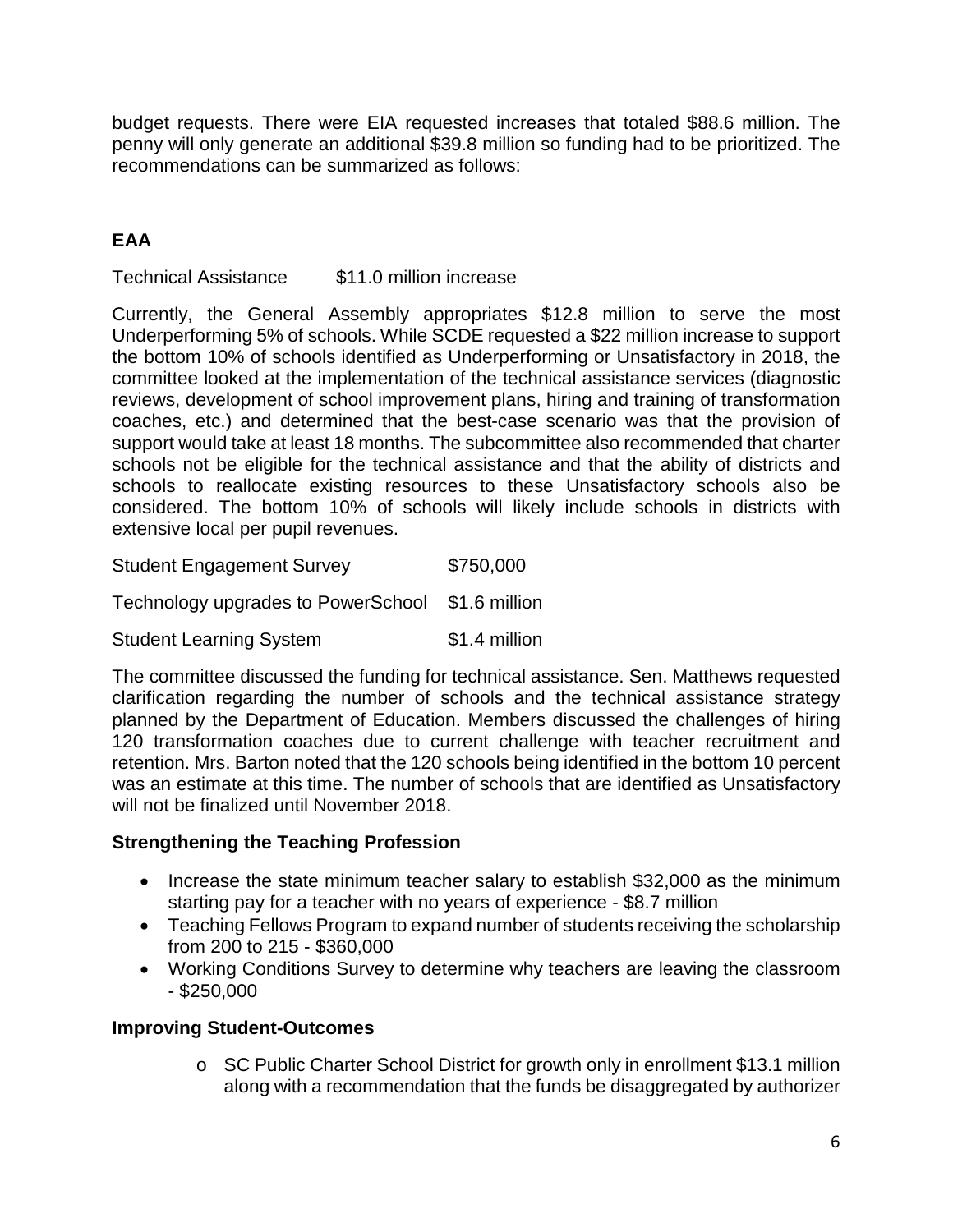- o \$485,000 for a pilot program at the Youth Learning Institute at Clemson targeted middle schools
- o STEM \$250,00 to expand initiative in the Upcountry and Coastal Pee Dee
- o Arts Commission -- \$500,000 to expand ABC sites and technology in the arts throughout the state
- o Industry Credentials Annualization of \$3.0 million for exams
- o Technology balanced with any remaining EIA funds going to schools and districts to improve technology infrastructure

Superintendent Spearman expressed her concern that the Subcommittee had only recommended \$11 million of the \$22 million requested. As explained, given the diagnostic reviews and hiring that would occur after the November 2018 release of the report cards, the subcommittee concluded that \$22 million which included direct funds to schools would not be expended within the last half of the school year but would require at least eighteen months of implementation. Members also asked about the budget issues surrounding teacher recruitment and retention. The EOC adopted the budget recommendations, which will be forwarded to the Governor and General Assembly.

The last action item was the Innovation Report Pursuant to Proviso 1A.43. The subcommittee recommended adoption of the report. As explained by Dr. Couch, the General Assembly asked the EOC to recommend a pan to develop and implement a strategic grants process for reviewing, awarding, and monitoring innovative education strategies in schools and districts. The report provides the following assistance to the General Assembly:

- Documentation of prior innovation efforts in SC;
- Examples from other states who have implemented such programs;
- Recommendations for how to move forward to create a South Carolina Education Innovation Fund, which would be a nonprofit foundation. The goal would be to invest state and private funds into strategies to improve student outcomes.

The recommendation would be that the General Assembly establishes the priority areas for grant funding in the annual budget. The projects would have to be both replicable and scalable. In addition, the Fund would study and implement an online platform to provide students in every classroom with an expanded array of course options. The Committee adopted the report.

Formative Assessment - Mr. Robinson called upon Mrs. Barton to explain the district waiver requests. Mrs. Barton explained that state law requires, the State Board of Education to create a statewide adoption list of formative assessments for grades one through nine that are aligned with the state content standards in English language arts and mathematics according to standards adopted jointly by the Education Oversight Committee (EOC) and the South Carolina Department of Education. The process for selecting formative assessments was approved by the EOC on April 10, 2017. The criteria were amended to allow districts to participate in an experimental study of alternative